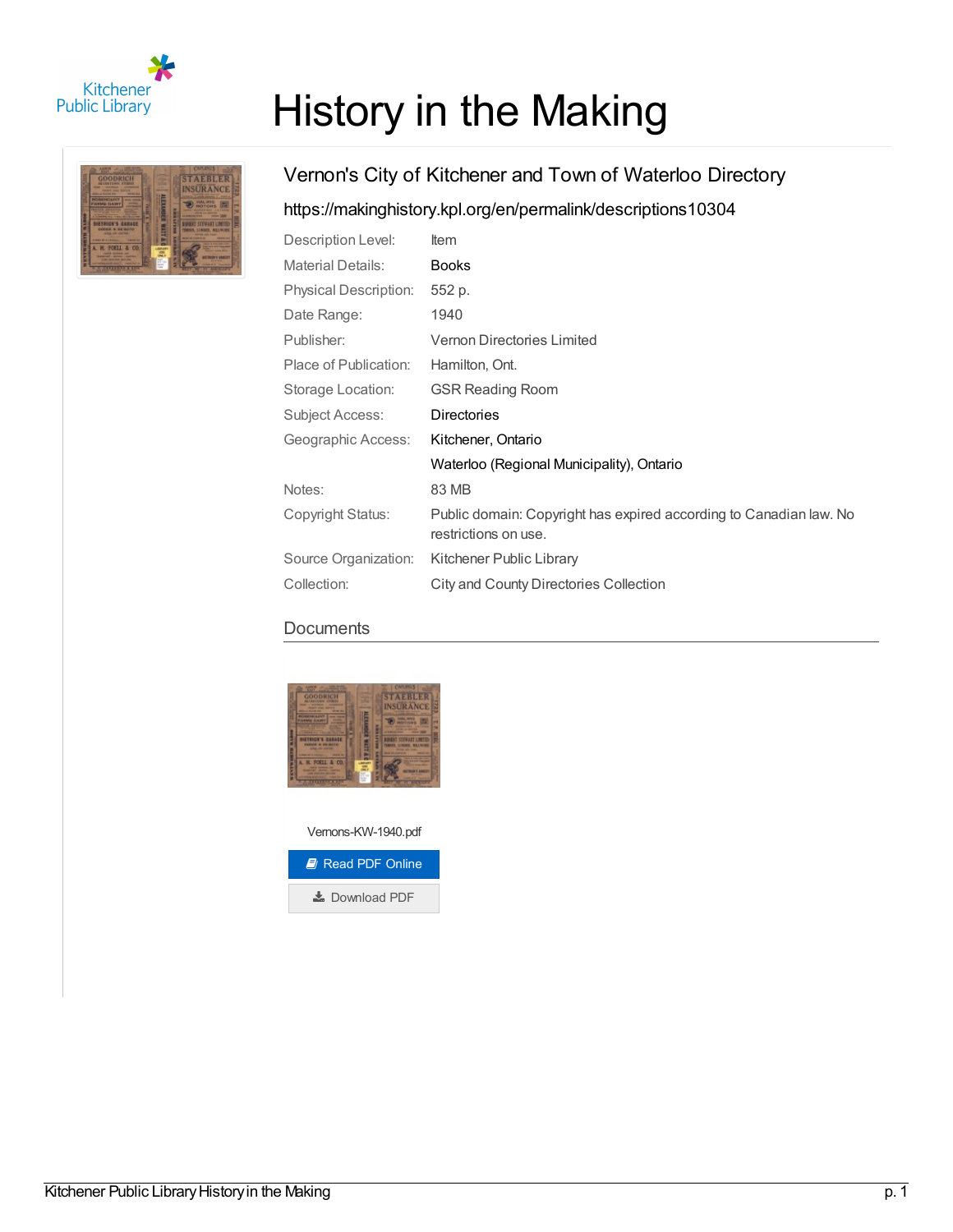

## <https://makinghistory.kpl.org/en/permalink/descriptions10389>

| Description Level:       | Item                                   |
|--------------------------|----------------------------------------|
| <b>Material Details:</b> | <b>Books</b>                           |
| Physical Description:    | 503 p.                                 |
| Date Range:              | 1941                                   |
| Publisher:               | Vernon Directories Limited             |
| Place of Publication:    | Hamilton, Ont.                         |
| Storage Location:        | <b>GSR Reading Room</b>                |
| <b>Subject Access:</b>   | Directories                            |
| Geographic Access:       | Kitchener, Ontario, Canada             |
|                          | Waterloo, Ontario, Canada              |
| Notes:                   | 78 MB                                  |
| Copyright Status:        | Copyrighted                            |
| Source Organization:     | Kitchener Public Library               |
| Collection:              | City and County Directories Collection |

#### **Documents**



Vernons-KW-1941.pdf

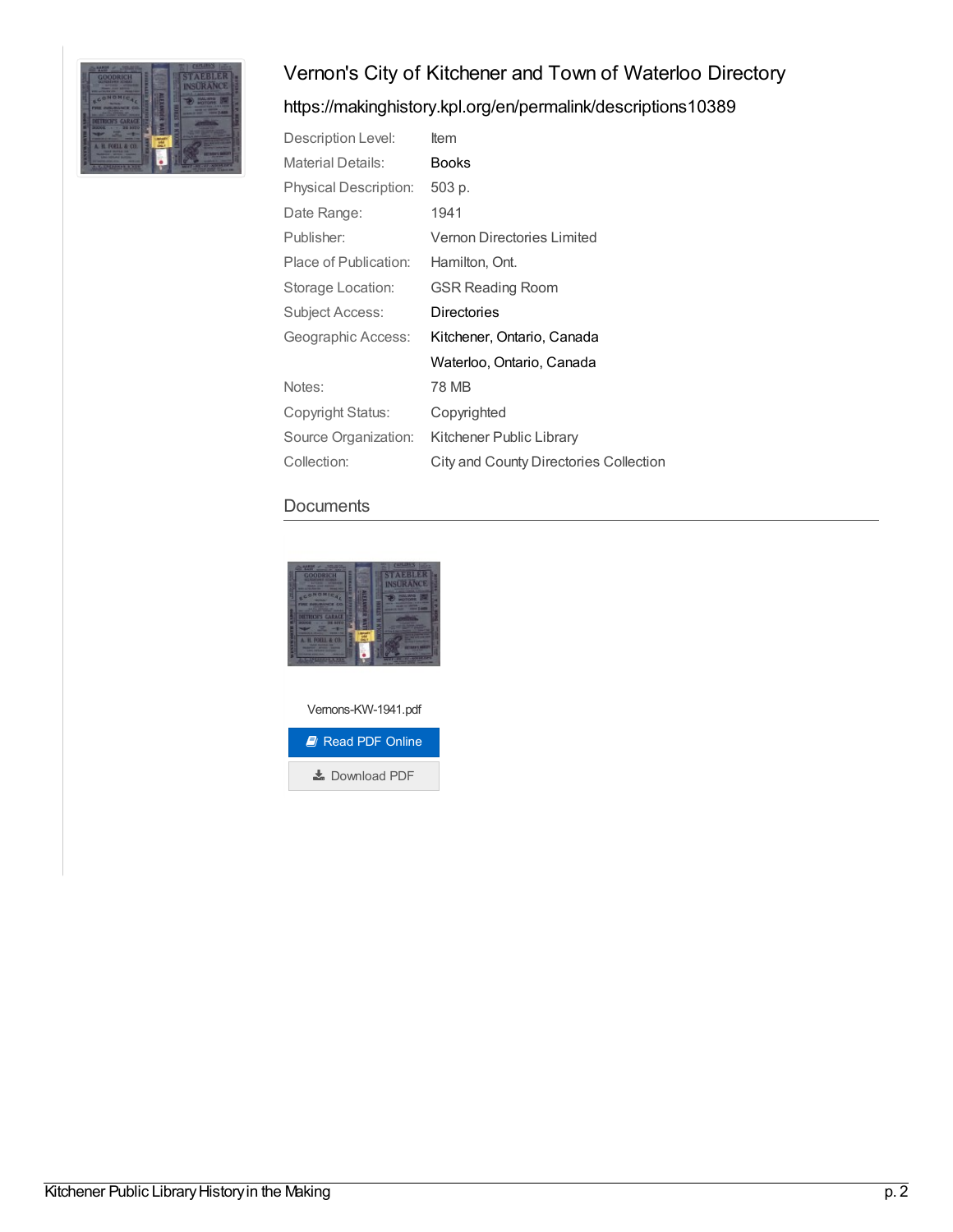

## <https://makinghistory.kpl.org/en/permalink/descriptions10278>

| Description Level:           | ltem                                                                                                                          |
|------------------------------|-------------------------------------------------------------------------------------------------------------------------------|
| <b>Material Details:</b>     | <b>Books</b>                                                                                                                  |
| <b>Physical Description:</b> | 525 p.                                                                                                                        |
| Date Range:                  | 1942                                                                                                                          |
| Publisher:                   | Vernon Directories Limited                                                                                                    |
| Place of Publication:        | Hamilton, Ont.                                                                                                                |
| Storage Location:            | <b>GSR Reading Room</b>                                                                                                       |
| Subject Access:              | <b>Directories</b>                                                                                                            |
| Geographic Access:           | Kitchener, Ontario                                                                                                            |
|                              | Waterloo (Regional Municipality), Ontario                                                                                     |
| Notes:                       | 81 MB                                                                                                                         |
| Copyright Status:            | Copyright status unknown. Responsibility for determining the copyright<br>status and any use rests exclusively with the user. |
| Source Organization:         | Kitchener Public Library                                                                                                      |
| Collection:                  | City and County Directories Collection                                                                                        |

#### **Documents**





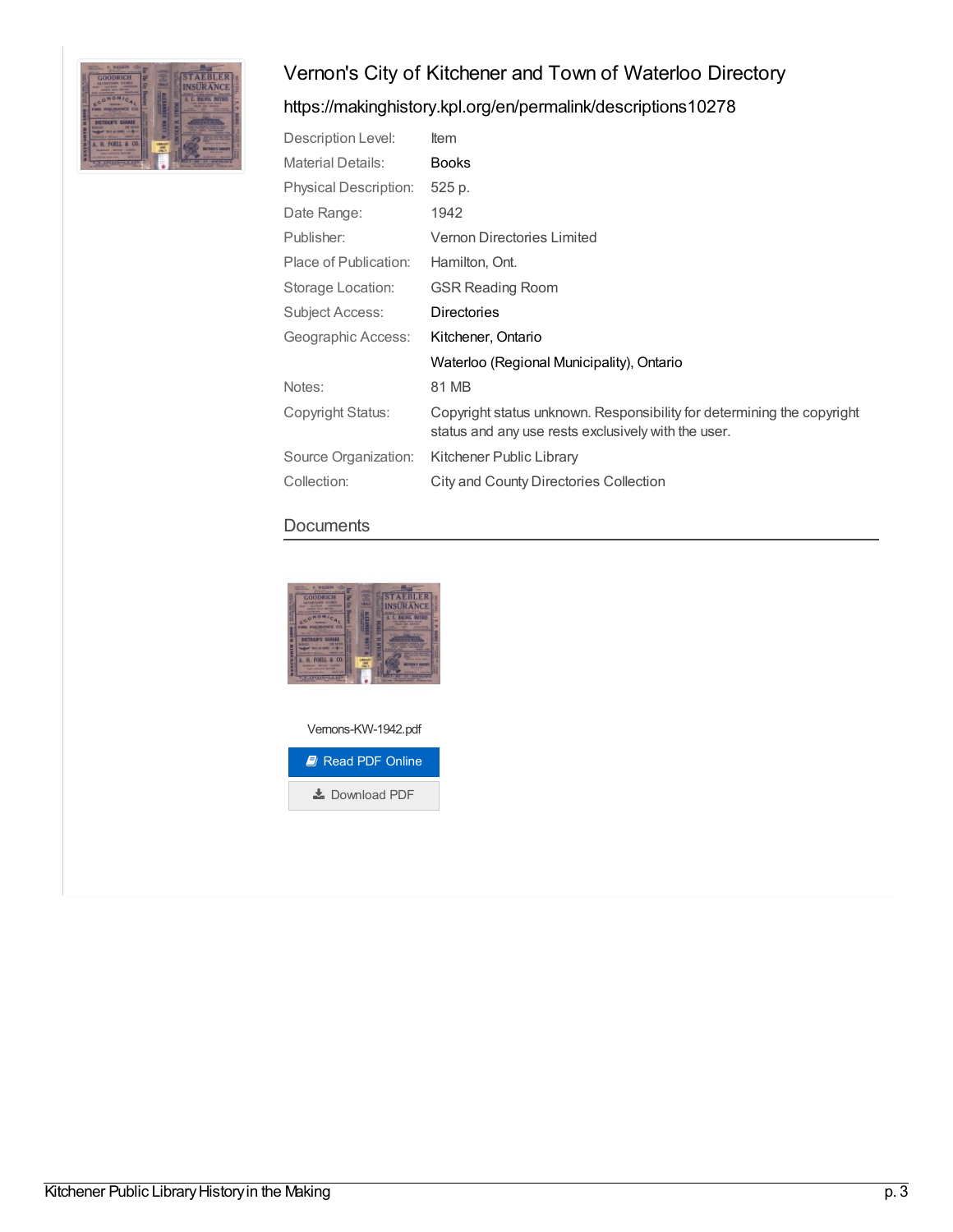

## <https://makinghistory.kpl.org/en/permalink/descriptions10316>

| Description Level:           | <b>Item</b>                                                                                                                                                                                                                  |
|------------------------------|------------------------------------------------------------------------------------------------------------------------------------------------------------------------------------------------------------------------------|
| <b>Material Details:</b>     | <b>Books</b>                                                                                                                                                                                                                 |
| <b>Physical Description:</b> | 506 p.                                                                                                                                                                                                                       |
| Date Range:                  | 1943                                                                                                                                                                                                                         |
| Publisher:                   | Vernon Directories Limited                                                                                                                                                                                                   |
| Place of Publication:        | Hamilton, Ont.                                                                                                                                                                                                               |
| Storage Location:            | <b>GSR Reading Room</b>                                                                                                                                                                                                      |
| Subject Access:              | <b>Directories</b>                                                                                                                                                                                                           |
| Geographic Access:           | Kitchener, Ontario                                                                                                                                                                                                           |
|                              | Waterloo (Regional Municipality), Ontario                                                                                                                                                                                    |
| Notes:                       | 58 MB                                                                                                                                                                                                                        |
| Copyright Status:            | Copyrighted: Protected by copyright. Uses other than research or private<br>study require the permission of the rightsholder(s). Responsibility for<br>obtaining permissions and for any use rests exclusively with the user |
| Source Organization:         | Kitchener Public Library                                                                                                                                                                                                     |
| Collection:                  | City and County Directories Collection                                                                                                                                                                                       |

#### **Documents**



Vernons-KW-1943.pdf

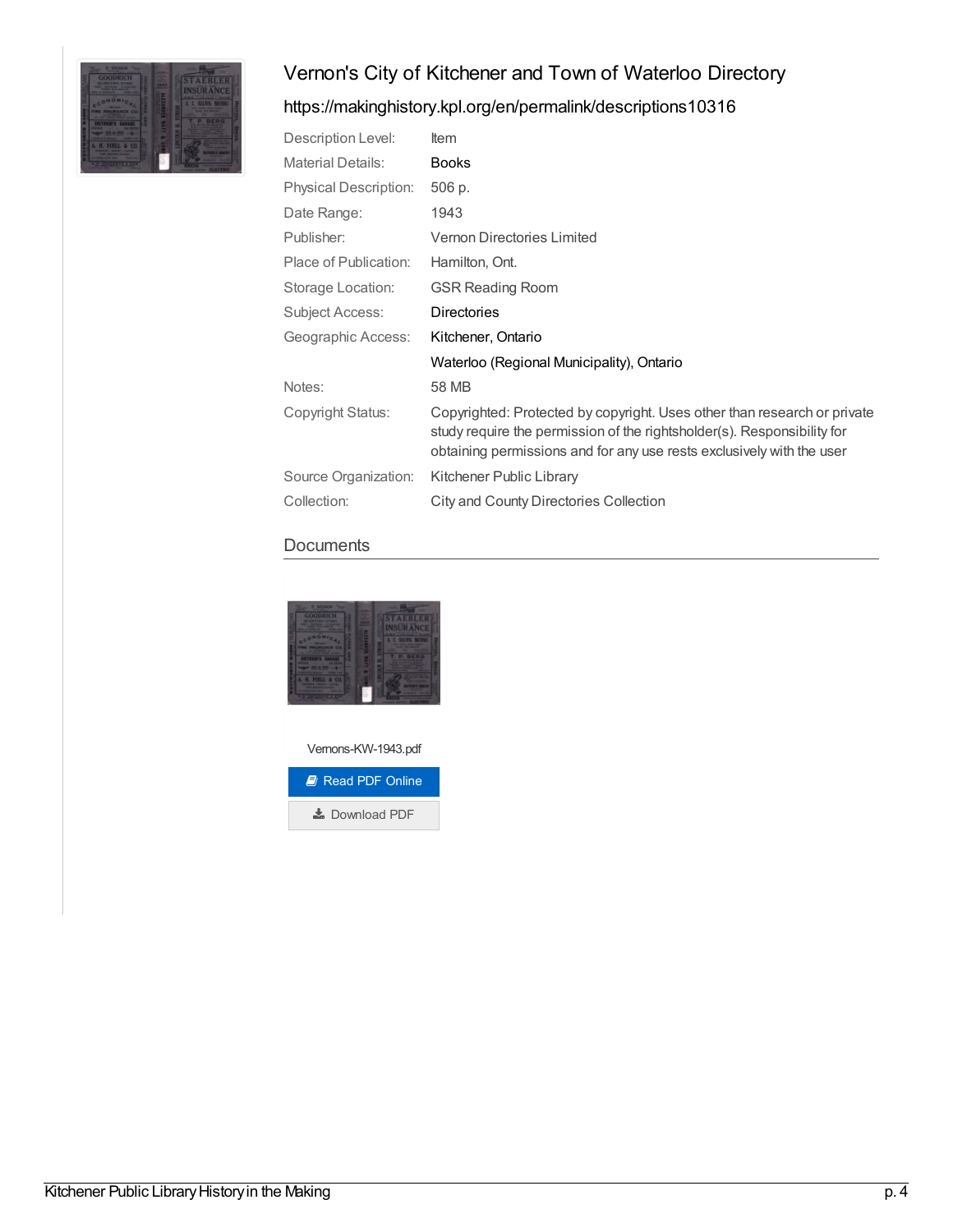

## <https://makinghistory.kpl.org/en/permalink/descriptions10317>

| Description Level:           | Item                                                                                                                                                                                                                         |
|------------------------------|------------------------------------------------------------------------------------------------------------------------------------------------------------------------------------------------------------------------------|
| <b>Material Details:</b>     | <b>Books</b>                                                                                                                                                                                                                 |
| <b>Physical Description:</b> | 542 p.                                                                                                                                                                                                                       |
| Date Range:                  | 1944                                                                                                                                                                                                                         |
| Publisher:                   | Vernon Directories Limited                                                                                                                                                                                                   |
| Place of Publication:        | Hamilton, Ont.                                                                                                                                                                                                               |
| Storage Location:            | <b>GSR Reading Room</b>                                                                                                                                                                                                      |
| Subject Access:              | <b>Directories</b>                                                                                                                                                                                                           |
| Geographic Access:           | Kitchener, Ontario                                                                                                                                                                                                           |
|                              | Waterloo (Regional Municipality), Ontario                                                                                                                                                                                    |
| Notes:                       | 81 MB                                                                                                                                                                                                                        |
| Copyright Status:            | Copyrighted: Protected by copyright. Uses other than research or private<br>study require the permission of the rightsholder(s). Responsibility for<br>obtaining permissions and for any use rests exclusively with the user |
| Source Organization:         | Kitchener Public Library                                                                                                                                                                                                     |
| Collection:                  | <b>City and County Directories Collection</b>                                                                                                                                                                                |

#### **Documents**



Vernons-KW-1944.pdf

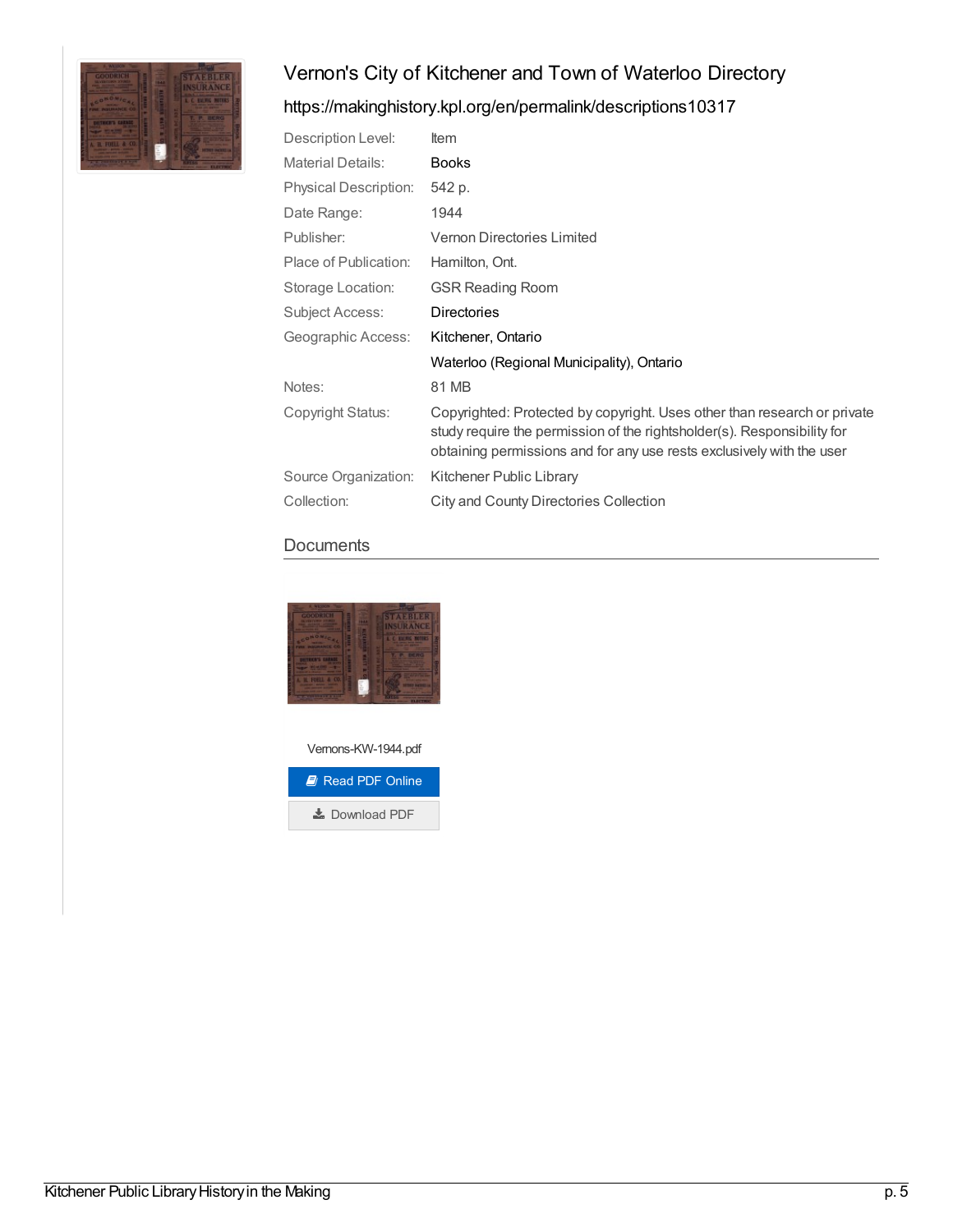

## <https://makinghistory.kpl.org/en/permalink/descriptions10318>

| Description Level:           | Item                                                                                                                                                                                                                         |
|------------------------------|------------------------------------------------------------------------------------------------------------------------------------------------------------------------------------------------------------------------------|
| <b>Material Details:</b>     | <b>Books</b>                                                                                                                                                                                                                 |
| <b>Physical Description:</b> | 536 p.                                                                                                                                                                                                                       |
| Date Range:                  | 1945                                                                                                                                                                                                                         |
| Publisher:                   | Vernon Directories Limited                                                                                                                                                                                                   |
| Place of Publication:        | Hamilton, Ont.                                                                                                                                                                                                               |
| Storage Location:            | <b>GSR Reading Room</b>                                                                                                                                                                                                      |
| <b>Subject Access:</b>       | <b>Directories</b>                                                                                                                                                                                                           |
| Geographic Access:           | Kitchener, Ontario                                                                                                                                                                                                           |
|                              | Waterloo (Regional Municipality), Ontario                                                                                                                                                                                    |
| Notes:                       | 78 MB                                                                                                                                                                                                                        |
| Copyright Status:            | Copyrighted: Protected by copyright. Uses other than research or private<br>study require the permission of the rightsholder(s). Responsibility for<br>obtaining permissions and for any use rests exclusively with the user |
| Source Organization:         | Kitchener Public Library                                                                                                                                                                                                     |
| Collection:                  | City and County Directories Collection                                                                                                                                                                                       |

#### **Documents**



Vernons-KW-1945.pdf

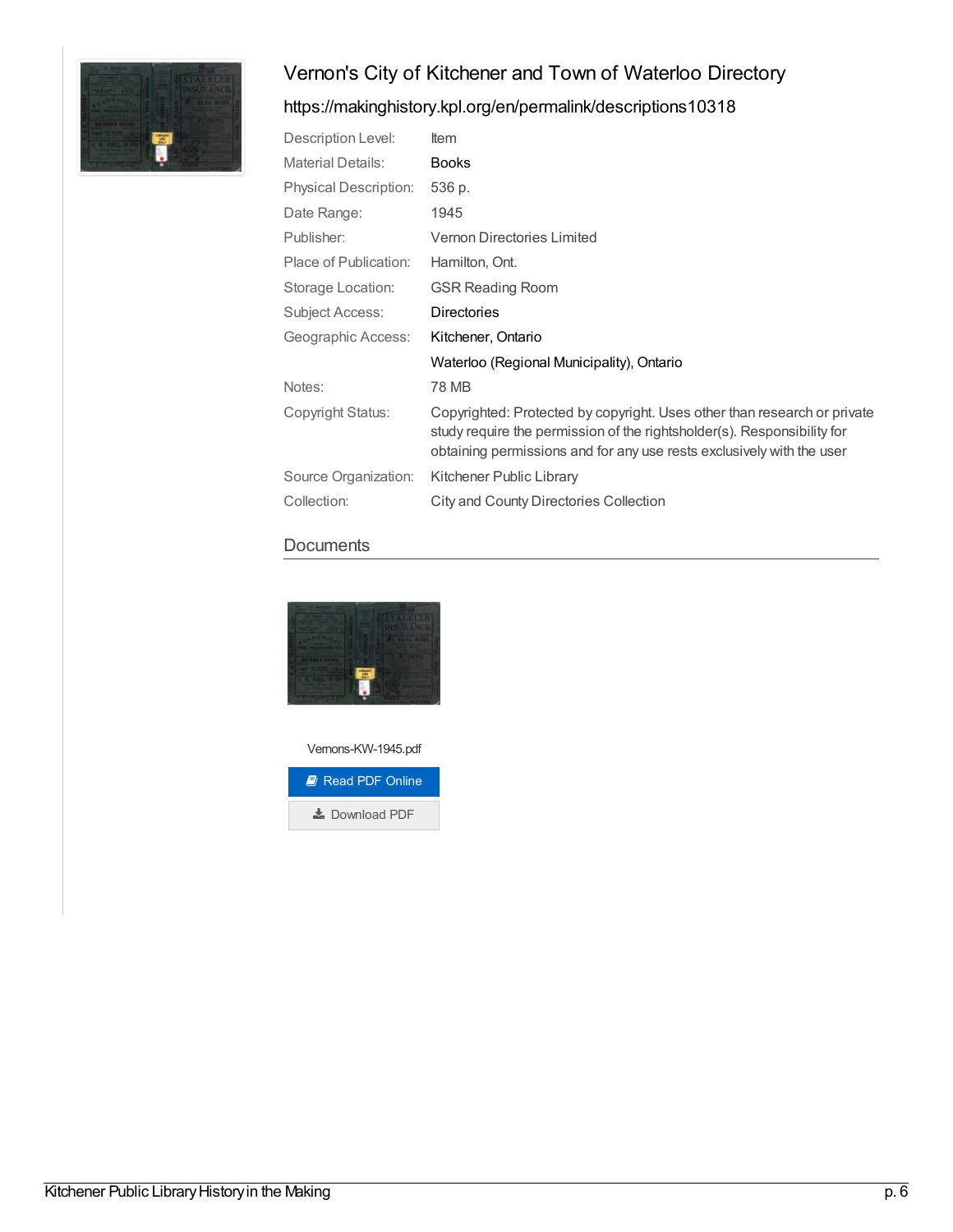

## <https://makinghistory.kpl.org/en/permalink/descriptions10319>

| Description Level:           | <b>Item</b>                                                                                                                                                                                                                  |
|------------------------------|------------------------------------------------------------------------------------------------------------------------------------------------------------------------------------------------------------------------------|
| <b>Material Details:</b>     | <b>Books</b>                                                                                                                                                                                                                 |
| <b>Physical Description:</b> | 627 p.                                                                                                                                                                                                                       |
| Date Range:                  | 1946                                                                                                                                                                                                                         |
| Publisher:                   | Vernon Directories Limited                                                                                                                                                                                                   |
| Place of Publication:        | Hamilton, Ont.                                                                                                                                                                                                               |
| Storage Location:            | <b>GSR Reading Room</b>                                                                                                                                                                                                      |
| Subject Access:              | <b>Directories</b>                                                                                                                                                                                                           |
| Geographic Access:           | Kitchener, Ontario                                                                                                                                                                                                           |
|                              | Waterloo (Regional Municipality), Ontario                                                                                                                                                                                    |
| Notes:                       | 104 MB                                                                                                                                                                                                                       |
| Copyright Status:            | Copyrighted: Protected by copyright. Uses other than research or private<br>study require the permission of the rightsholder(s). Responsibility for<br>obtaining permissions and for any use rests exclusively with the user |
| Source Organization:         | Kitchener Public Library                                                                                                                                                                                                     |
| Collection:                  | City and County Directories Collection                                                                                                                                                                                       |

#### **Documents**



Vernons-KW-1946.pdf

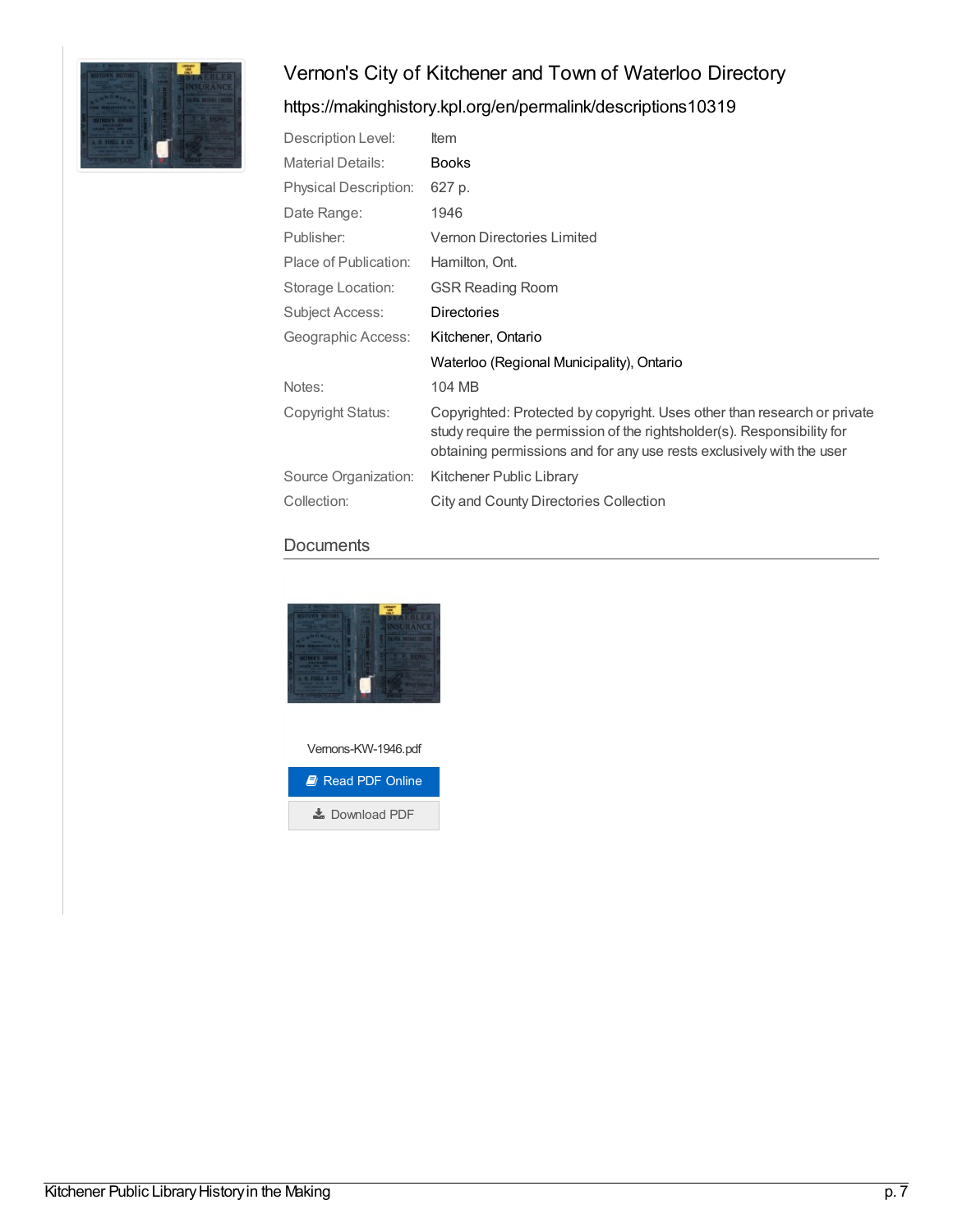

## <https://makinghistory.kpl.org/en/permalink/descriptions10320>

| Description Level:           | Item                                                                                                                                                                                                                         |
|------------------------------|------------------------------------------------------------------------------------------------------------------------------------------------------------------------------------------------------------------------------|
| <b>Material Details:</b>     | <b>Books</b>                                                                                                                                                                                                                 |
| <b>Physical Description:</b> | 666 p.                                                                                                                                                                                                                       |
| Date Range:                  | 1947                                                                                                                                                                                                                         |
| Publisher:                   | Vernon Directories Limited                                                                                                                                                                                                   |
| Place of Publication:        | Hamilton, Ont.                                                                                                                                                                                                               |
| Storage Location:            | <b>GSR Reading Room</b>                                                                                                                                                                                                      |
| <b>Subject Access:</b>       | <b>Directories</b>                                                                                                                                                                                                           |
| Geographic Access:           | Kitchener, Ontario                                                                                                                                                                                                           |
|                              | Waterloo (Regional Municipality), Ontario                                                                                                                                                                                    |
| Notes:                       | 114 MB                                                                                                                                                                                                                       |
| Copyright Status:            | Copyrighted: Protected by copyright. Uses other than research or private<br>study require the permission of the rightsholder(s). Responsibility for<br>obtaining permissions and for any use rests exclusively with the user |
| Source Organization:         | Kitchener Public Library                                                                                                                                                                                                     |
| Collection:                  | City and County Directories Collection                                                                                                                                                                                       |

#### **Documents**



Vernons-KW-1947.pdf

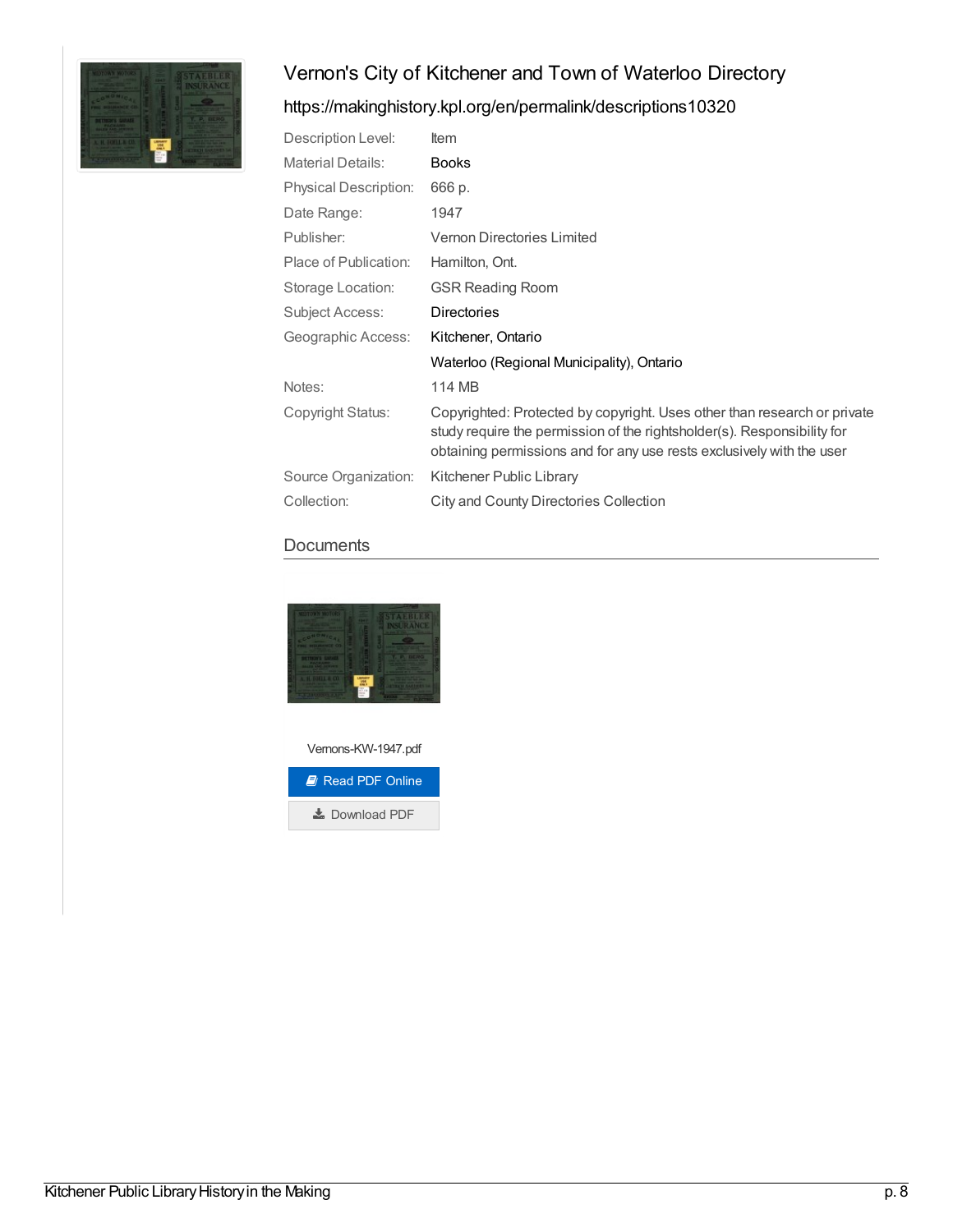# Vernon's Kitchener - Waterloo City Directories



## <https://makinghistory.kpl.org/en/permalink/descriptions10321>

| Description Level:           | <b>Item</b>                                                                                                                                                                                                                  |
|------------------------------|------------------------------------------------------------------------------------------------------------------------------------------------------------------------------------------------------------------------------|
| <b>Material Details:</b>     | <b>Books</b>                                                                                                                                                                                                                 |
| <b>Physical Description:</b> | 678 p.                                                                                                                                                                                                                       |
| Date Range:                  | 1948                                                                                                                                                                                                                         |
| Publisher:                   | Vernon Directories Limited                                                                                                                                                                                                   |
| Place of Publication:        | Hamilton, Ont.                                                                                                                                                                                                               |
| Storage Location:            | <b>GSR Reading Room</b>                                                                                                                                                                                                      |
| Subject Access:              | <b>Directories</b>                                                                                                                                                                                                           |
| Geographic Access:           | Kitchener, Ontario                                                                                                                                                                                                           |
|                              | Waterloo (Regional Municipality), Ontario                                                                                                                                                                                    |
| Notes:                       | 110 MB                                                                                                                                                                                                                       |
| Copyright Status:            | Copyrighted: Protected by copyright. Uses other than research or private<br>study require the permission of the rightsholder(s). Responsibility for<br>obtaining permissions and for any use rests exclusively with the user |
| Source Organization:         | Kitchener Public Library                                                                                                                                                                                                     |
| Collection:                  | <b>City and County Directories Collection</b>                                                                                                                                                                                |

#### **Documents**



Vernons-KW-1948.pdf